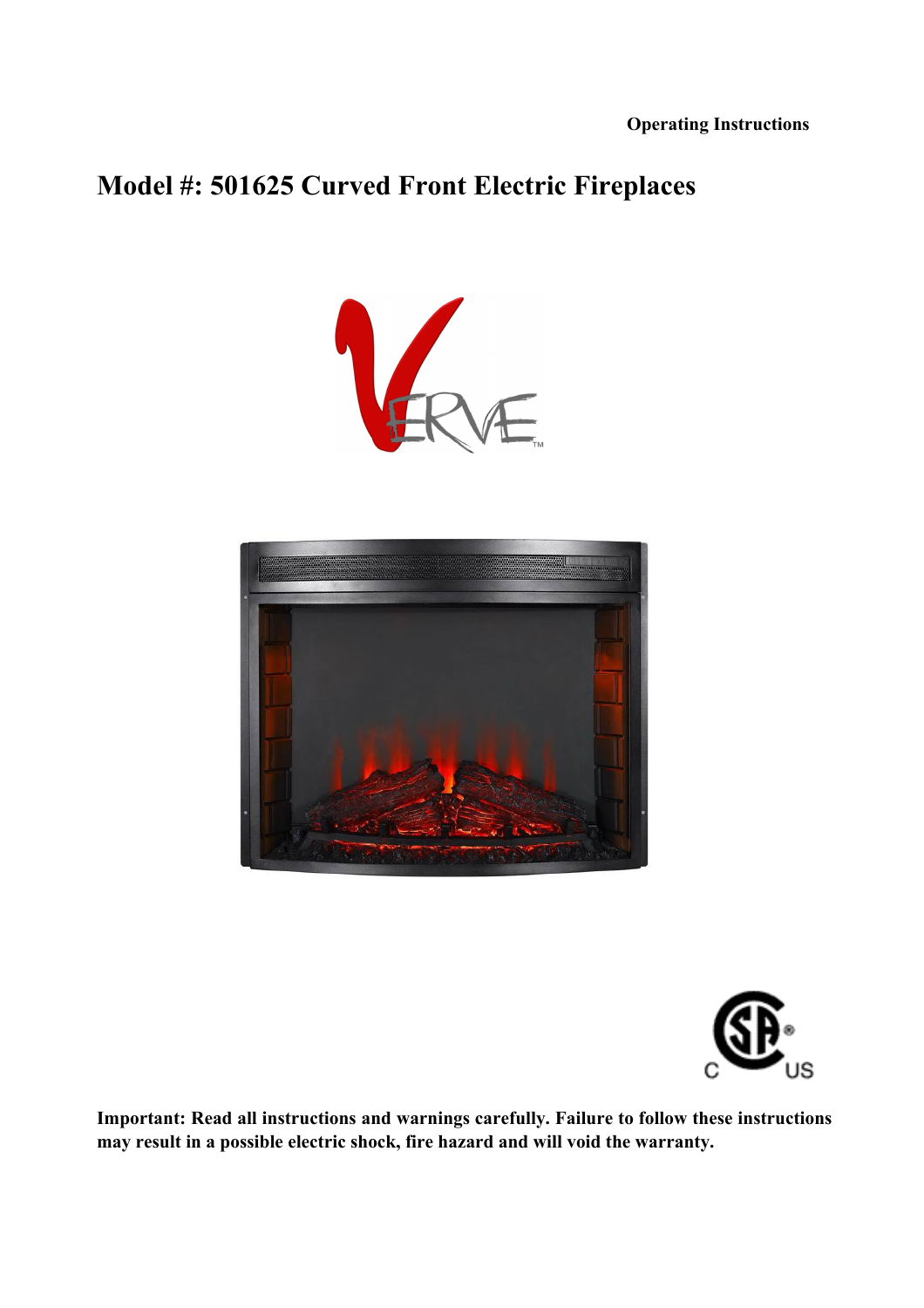# **GENERAL PRECAUTIONS**

**When using electrical appliances, basic precautions should always be followed to reduce the risk of fire, electrical shock, and injury to persons, including the following:**

- **1. Read all instructions before using this heater.**
- **2. Extreme caution is necessary when any heater is used by or near children or invalids and whenever the heater is left operating and unattended.**
- **3. Always unplug heater when not in use.**
- **4. Do not operate any heater with a damaged cord or plug or after the heater malfunctions, has been dropped or damaged in any manner. Return heater to authorized service facility for examination, electrical or mechanical adjustment, or repair.**
- **5. Do not use outdoors.**
- **6. This heater is not intended for use in bathrooms, laundry areas and similar indoor locations. Never locate heater where it may fall into a bath but or other water container.**
- **7. Do not run power cord under carpeting. Do not cover power cord with throw rugs, runners, or the like. Arrange power cord away from traffic area and where it will not be tripped over.**
- **8. To disconnect heater. turn controls to off , then remove plug from outlet .**
- **9. Connect to properly grounded outlets only.**
- **10. Do not insert or allow foreign objects to enter any ventilation or exhaust openings as this may cause an electric shock or fire, or damage the heater.**
- **11. To prevent a possible fire, do not block firebox air intakes or exhaust in any manner. Do not operate firebox on soft surfaces, like a bed, where openings may become blocked.**
- **12. A heater has hot and arching or sparking parts inside. Do not use in areas where gasoline, paint, or flammable liquids are used or stored.**
- **13. Use this heater only as described in this manual, Any other use not recommended by the manufacturer may cause fire, electrical shock, or injury to persons.**
- **14. Avoid the use of an extension cord because the extension cord may overheat and cause a risk of fire.**
- **15. This heater may include an audible (a visual) alarm to warm that parts of the heater are getting excessively hot, if the alarm sounds (flashes), immediately turn the heater off and inspect for any objects on or adjacent to the heater that may cause high temperatures. DO NOT OPERATE THE HEATER WITH THE ALARM SOUNDING (FLASHING).**

# **16. "SAVE THESE INSTURCTIONS"**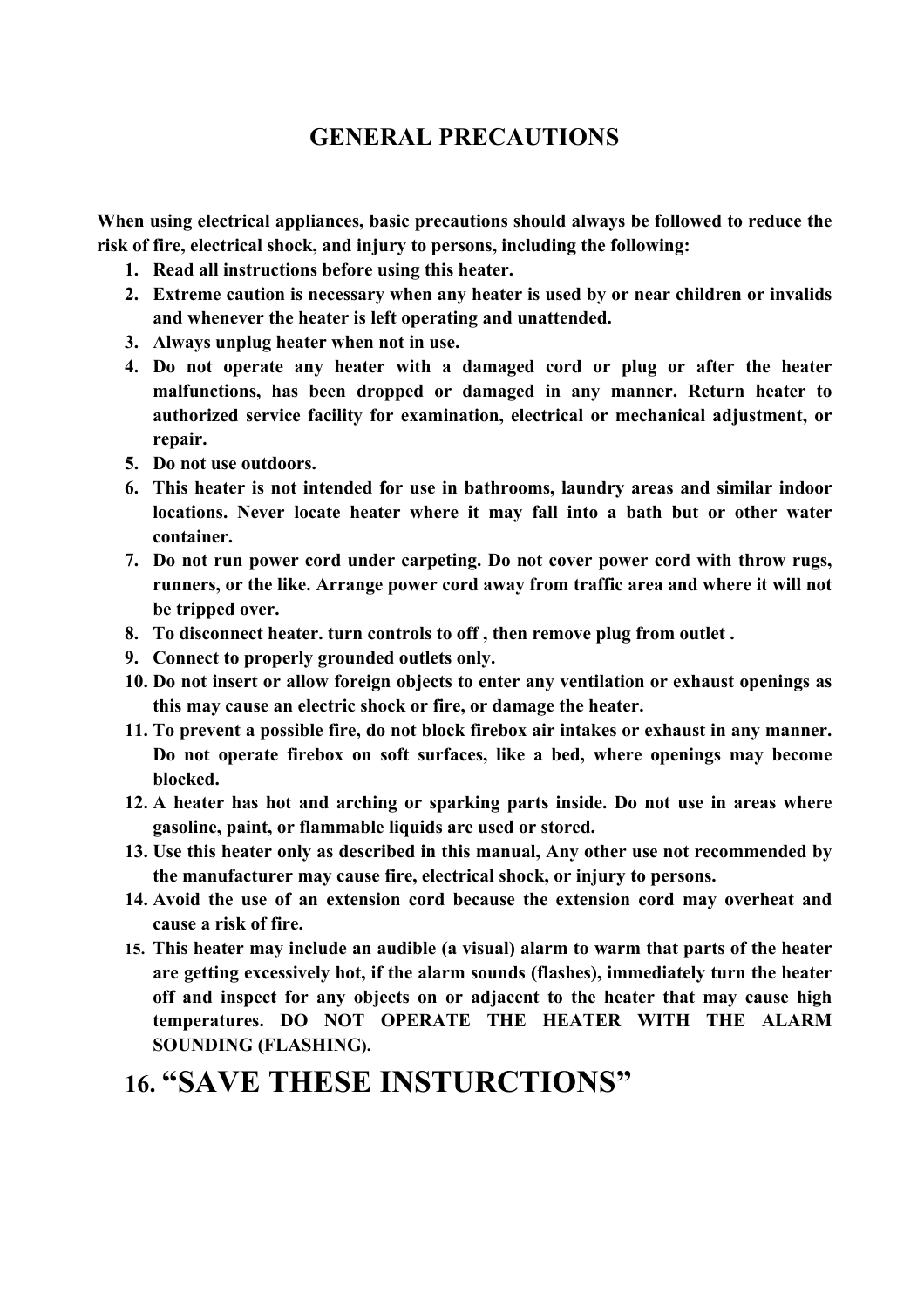# **GENERAL INSTRUCTIONS**

- **1. Under no circumstances should this appliance be modified parts having to be removed for servicing must be replaced with original 'OEM' (original equipment manufacturers) parts only.**
- **2. This firebox is to be cleaned with a damp cloth (water) only.**

### **WARNING: Always unplug the power cord before cleaning the unit.**

#### **Do not use any abrasive cleaners on the unit.**

- **3. Please unplug this firebox when not in use.**
- **4. The fire incorporates a flame effect, which can be used with or without heater, so that the comforting effect may be enjoyed at any time of the year, Using the flame effect on its own only requires little electricity. Before connecting the heater checks that the supply voltage is the same as that stated on the heater.**
- **5. Unpack the heater carefully and retain the packaging for possible future use, in the even of moving or returning the fire to your supplier. The fire incorporates a flame effect, which can be used with or without heater, so that the comforting effect may be enjoyed at any time of the year, Using the flame effect on its own only requires little electricity. Before connecting the heater checks that the supply voltage is the same as that stated on the heater.**

### **WARNING – THIS APPLIANCE MUST BE GROUNDED.**

**This heater must be used on AC – supply only and the voltage marked on the heater must correspond to the supply voltage. Before switching on, please read the safety warnings and operating instructions.**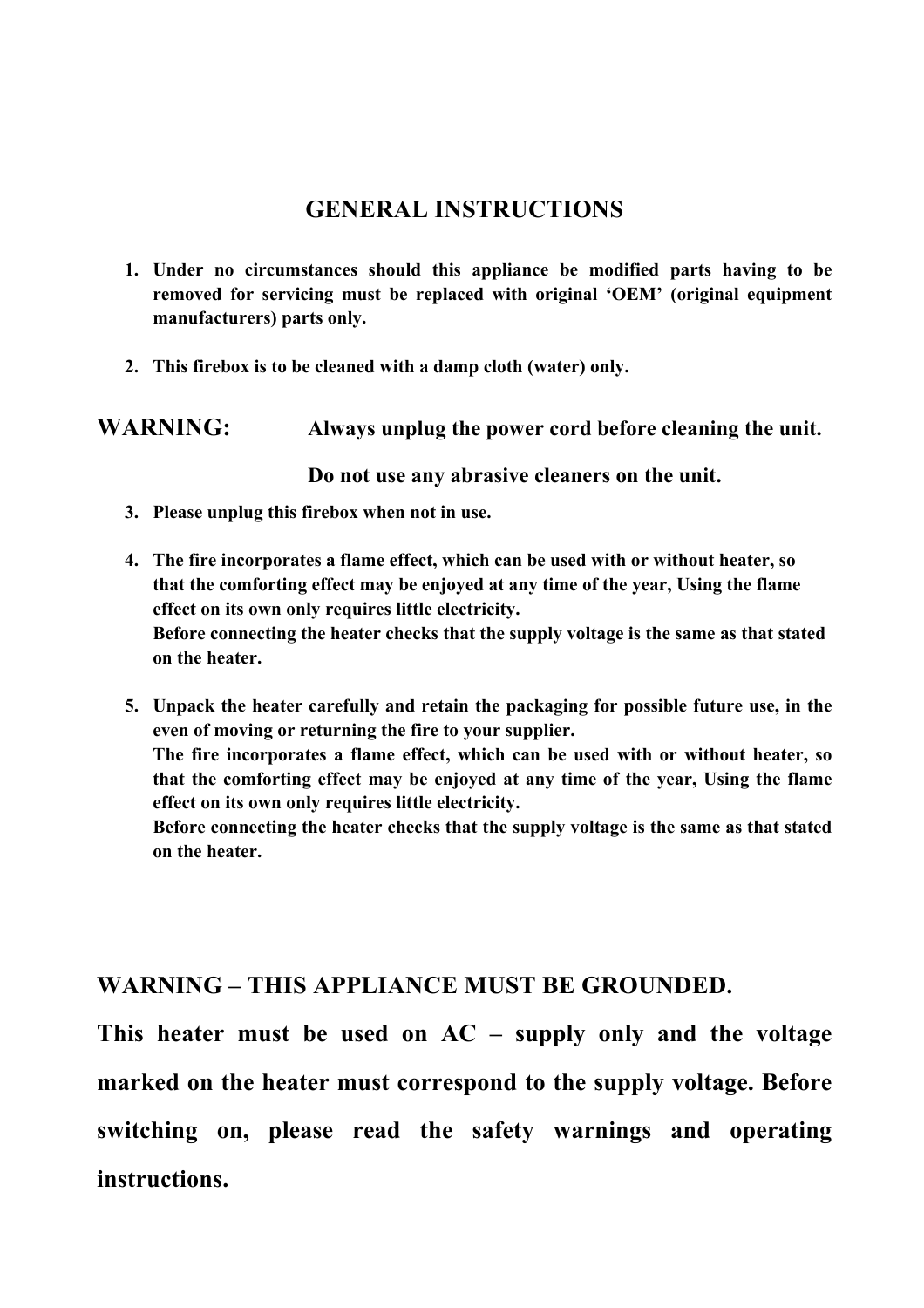**WARNING: Electrical outlet wiring must comply with local building codes and other applicable regulations to reduce the risk of fire, electrical shock and injury to persons.**

**WARNING: Do not use this fireplace insert if any part of it has been under water. Immediately call a qualified service technician to inspect the firebox and replace any part of the electrical system, which has been under water.**

**7. It is safe to set the fireplace insert close to non-combustibles.**

**WARNING: DO NOT STORE OR USE GASOLINE OR OTHER FLAMMABLE VAPORS OR LIQUIDS IN THE VICINITY OF THIS OR ANY OTHER APPLIANCE.**

### **Specifications**

### **Model #: 501625 Curved Front Electric Fireplaces**

| <b>Fireplace Insert dimensions</b><br>(W x D x H) | 66cm x 33.2cm x 47cm |
|---------------------------------------------------|----------------------|
| <b>Net Weight</b>                                 | 16.8 <sub>kg</sub>   |
| <b>Gross Weight</b>                               | 19.1 <sub>kg</sub>   |
|                                                   |                      |
| Voltage                                           | 120V                 |
| <b>Frequency</b>                                  | 60 Hz                |
| Watts / Amps                                      | 1400W / 12 A         |
| <b>Heater Rating</b>                              | 1400W                |

**<sup>6.</sup> When choosing a location for your new fireplace, ensure the general instructions are followed. Also, for the best effect install the fireplace out of direct sunlight.**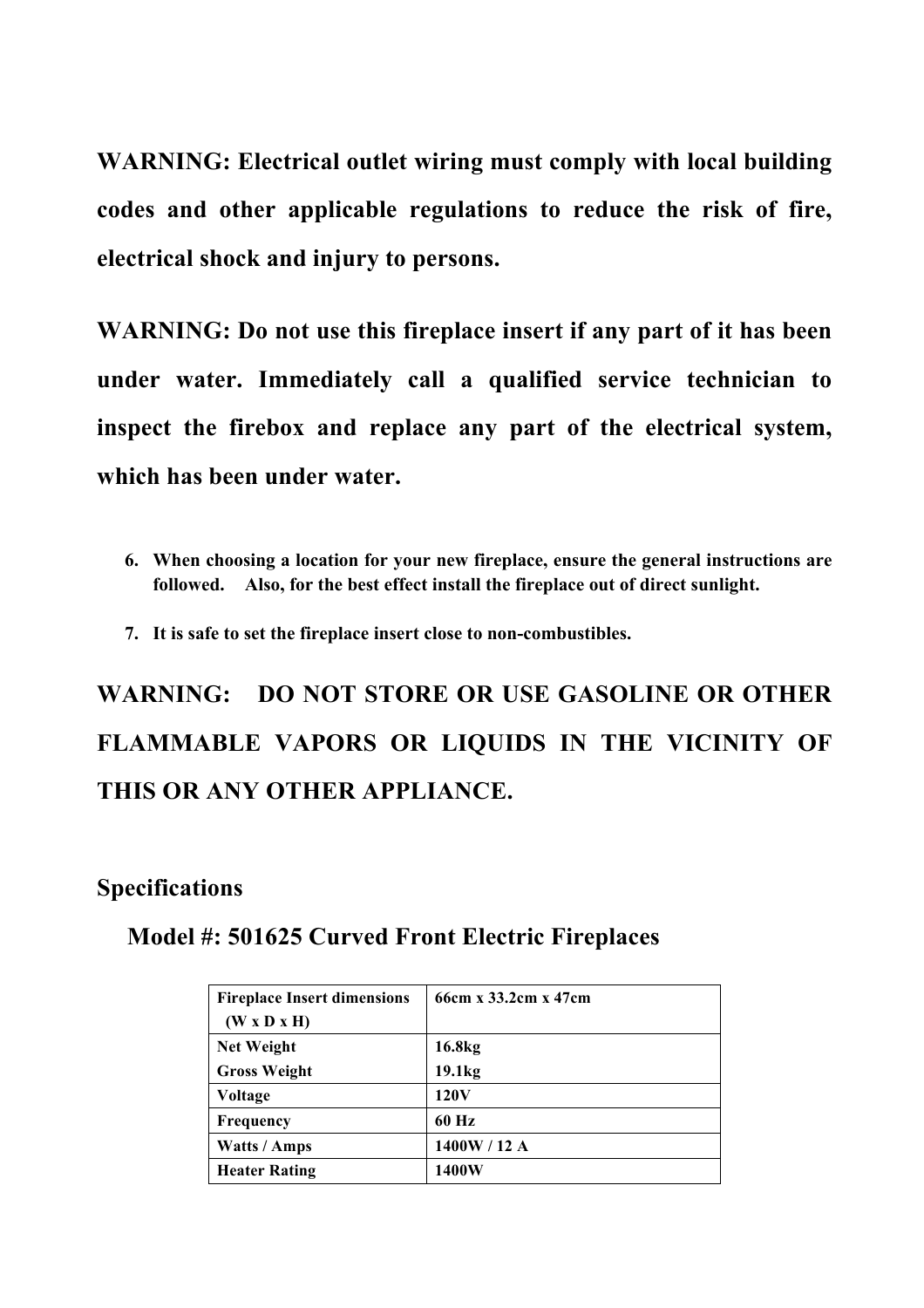# **Operating Instructions**

- **1. After reading these instructions confirm that all controls on the heater are in the OFF position. Plug the heater into 12 amp, 120-volt outlet.**
- **2. All controls and switches are on the front panel of the heater located inside the right hand door.**

# **REMOTE CONTROL**





#### **Memory Switch**

Only work when the Power is on. Memorize the current ON state, and OFF all the function. It will return to its previous state when press this button again. When switch OFF, it will cancel the Timing Shut Down setting, and the brightness level will recover to "5".



#### **Flame Brightness**

Press  $\wedge$  adjust the brightness level higher, Press ∨ adjust the brightness level lower



#### **Temperature Control**

Press ∧ adjust the temperature level higher, press ∨ adjust the temperature level lower The fireplace has six temperature settings. 60°C (99°F)  $\rightarrow$ 30°C (86°F)  $\rightarrow$ 28°C (82°F)  $\rightarrow$ 26°C (78°F) →24°C (75°F) →22°C (71°F) →OFF. (Cycle)



#### **Down Light**

Switch ON/OFF the Down light. Down light composed by 2 pcs LED light board. Only for ON/OFF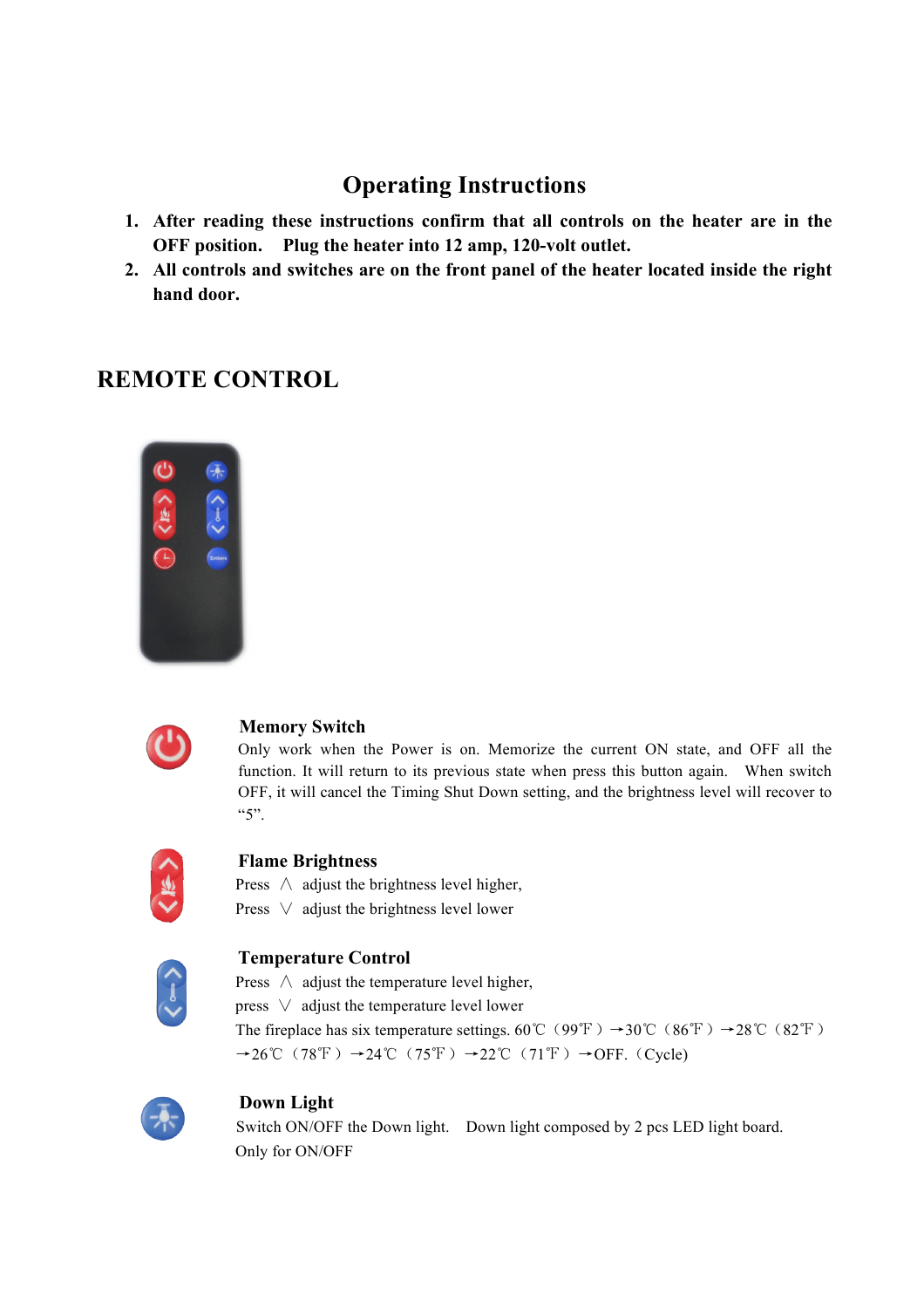

#### **Timer**

Set the OFF time, time range: No setting----- (cycle)  $\rightarrow$ 10 $\rightarrow$ 20 $\rightarrow$ 30 $\rightarrow$ 40 $\rightarrow$ 50 $\rightarrow$ 1H $\rightarrow$ 2H $\rightarrow$ 3H $\rightarrow$ 4H $\rightarrow$ 5H $\rightarrow$ 6H $\rightarrow$ 7H $\rightarrow$ 8H $\rightarrow$ 9H



#### **Embers/Dynamic Effect**

Control button for dynamic effect in automatic mode, enter/ exit Effect function**.**

# **Manual controls**





#### **Power**

When power is ON, the power and flame indicator lights are on, and brightness level is at  $``5"$ 



#### **Flame Brightness**

Flame comes from LED light board and has 5 brightness levels:

full bright----high bright—Medium—low bright--tiny bright

Motor output terminal control the 5W reflector motor, control ON/OFF, and cooperate with flame.

 Log light: comes from LED light, together with flame, and has 5 brightness levels: full bright----high bright—Medium—low bright--tiny bright



#### **Temperature Control**

The fireplace has 7 temperature settings ( or ): 60 (99 )  $\rightarrow$ 30 (86 )  $\rightarrow$ 28 (82 )  $\rightarrow$ 26 (78 )  $\rightarrow$ 24 (75 )  $\rightarrow$ 22  $(71) \rightarrow$ OFF. (Cycle)



#### **Down Light**

Switch ON/OFF the Down light. Down light composed by 2 pcs LED light board. Only for ON/OFF



#### **Timer**

Set the OFF time, time range: No setting----- (cycle)  $\rightarrow$ 10 $\rightarrow$ 20 $\rightarrow$ 30 $\rightarrow$ 40 $\rightarrow$ 50 $\rightarrow$ 1H $\rightarrow$ 2H $\rightarrow$ 3H $\rightarrow$ 4H $\rightarrow$ 5H $\rightarrow$ 6H $\rightarrow$ 7H $\rightarrow$ 8H $\rightarrow$ 9H